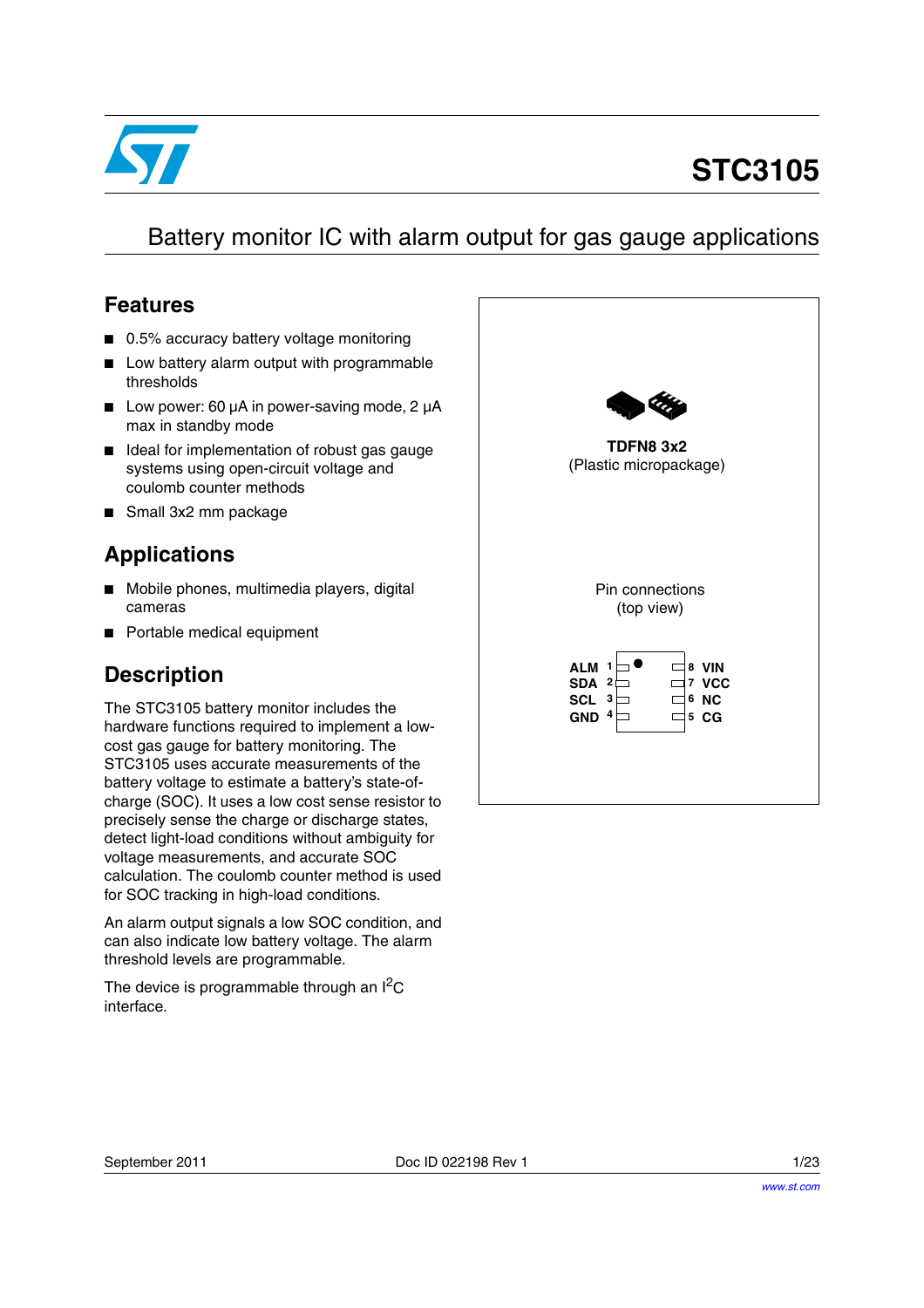## **Contents**

| $\blacksquare$          |     |                                                      |  |  |  |  |  |  |  |
|-------------------------|-----|------------------------------------------------------|--|--|--|--|--|--|--|
| $\overline{2}$          |     |                                                      |  |  |  |  |  |  |  |
| 3                       |     | Absolute maximum ratings and operating conditions  5 |  |  |  |  |  |  |  |
| $\overline{\mathbf{4}}$ |     |                                                      |  |  |  |  |  |  |  |
| 5                       |     |                                                      |  |  |  |  |  |  |  |
| 6                       |     |                                                      |  |  |  |  |  |  |  |
|                         | 6.1 |                                                      |  |  |  |  |  |  |  |
|                         | 6.2 |                                                      |  |  |  |  |  |  |  |
|                         | 6.3 |                                                      |  |  |  |  |  |  |  |
|                         | 6.4 |                                                      |  |  |  |  |  |  |  |
|                         | 6.5 |                                                      |  |  |  |  |  |  |  |
|                         | 6.6 |                                                      |  |  |  |  |  |  |  |
|                         | 6.7 |                                                      |  |  |  |  |  |  |  |
| $\overline{7}$          |     |                                                      |  |  |  |  |  |  |  |
|                         | 7.1 |                                                      |  |  |  |  |  |  |  |
|                         | 7.2 |                                                      |  |  |  |  |  |  |  |
| 8                       |     |                                                      |  |  |  |  |  |  |  |
|                         | 8.1 |                                                      |  |  |  |  |  |  |  |
| 9                       |     |                                                      |  |  |  |  |  |  |  |
| 10                      |     |                                                      |  |  |  |  |  |  |  |

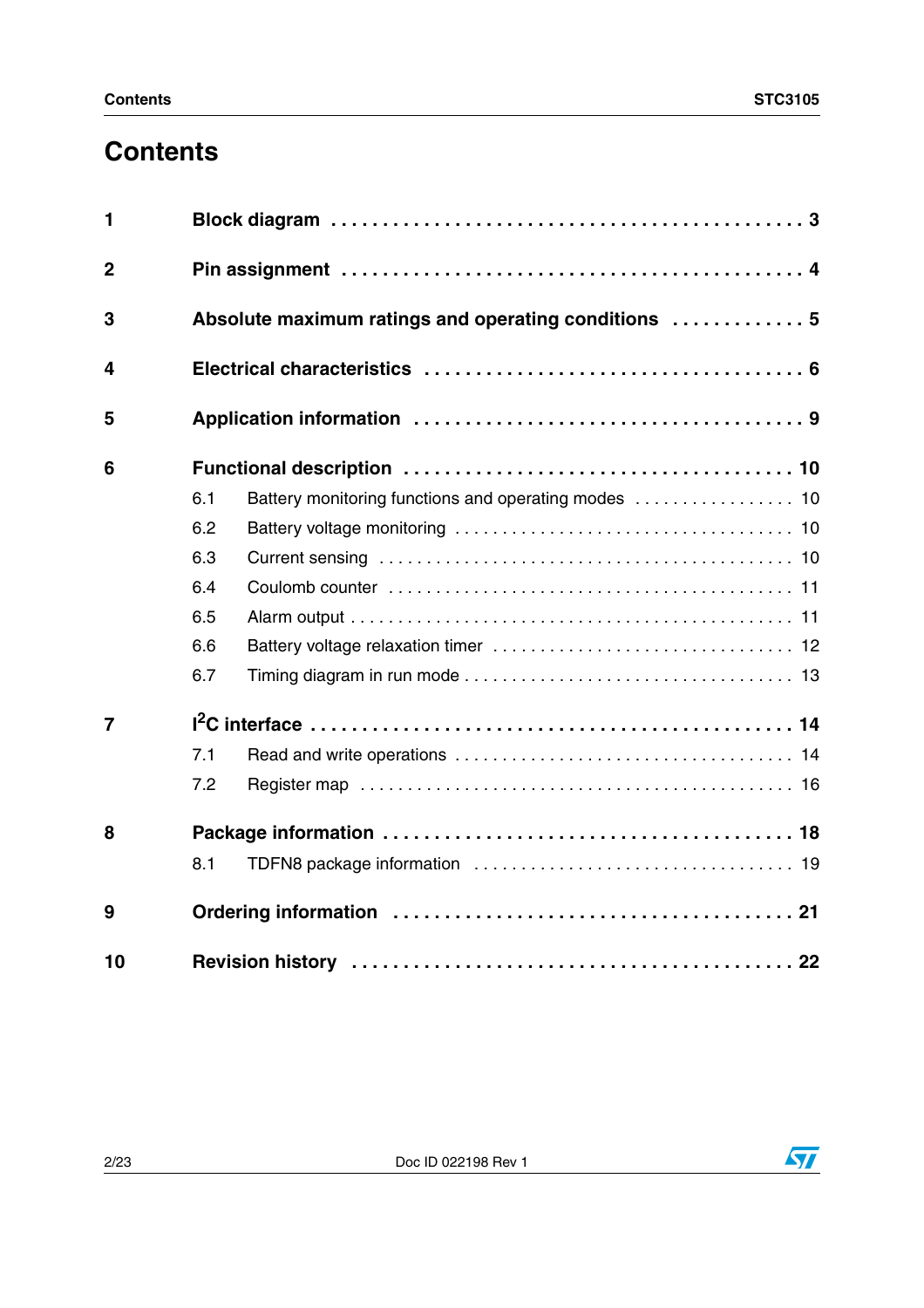## <span id="page-2-0"></span>**1 Block diagram**



**Figure 1. STC3105 internal block diagram**

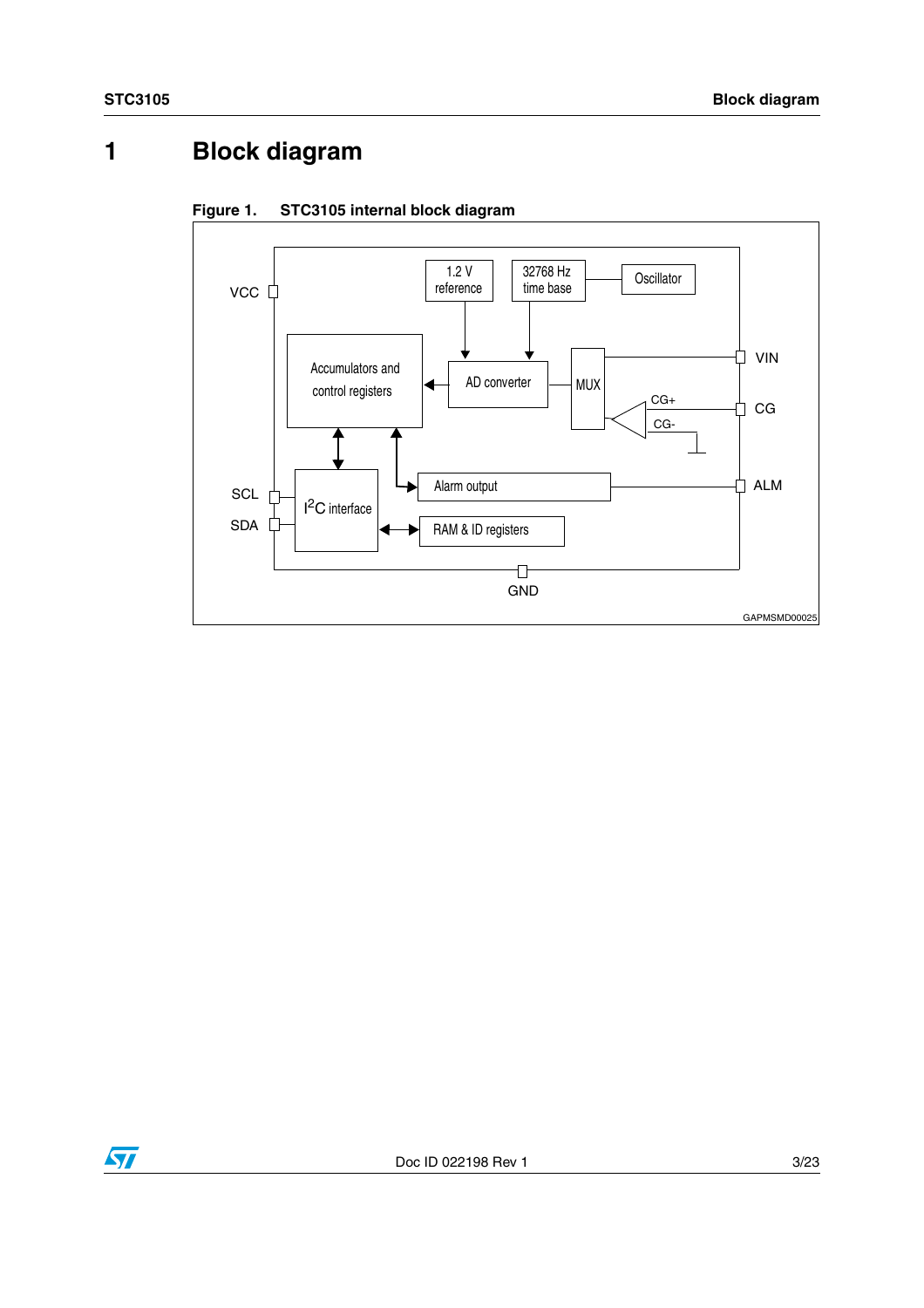# <span id="page-3-0"></span>**2 Pin assignment**

| 1991 L.       |            | <b>OT ACTION MILL ACSALIBRIOLL</b> |                                                                           |
|---------------|------------|------------------------------------|---------------------------------------------------------------------------|
| <b>Pin</b>    | Pin name   | <b>Type</b>                        | <b>Function</b>                                                           |
|               | <b>ALM</b> | I/OD                               | Alarm signal output, open drain, external pull-up<br>resistor is required |
| $\mathcal{P}$ | <b>SDA</b> | I/OD                               | $I2C$ serial data                                                         |
| 3             | <b>SCL</b> | ΙD                                 | $I2C$ serial clock                                                        |
| 4             | <b>GND</b> | Ground                             | Analog and digital ground                                                 |
| 5             | CG         | I A                                | Current sensing input                                                     |
| 6             | <b>NC</b>  |                                    | Reserved test pin. Do not connect.                                        |
| 7             | <b>VCC</b> | Supply                             | Power supply                                                              |
| 8             | <b>VIN</b> | ΙA                                 | Battery voltage sensing input                                             |

#### Table 1 **STC3105 pin description**

*Note: I: input*

*O: output OD: open drain A: analog D: digital*



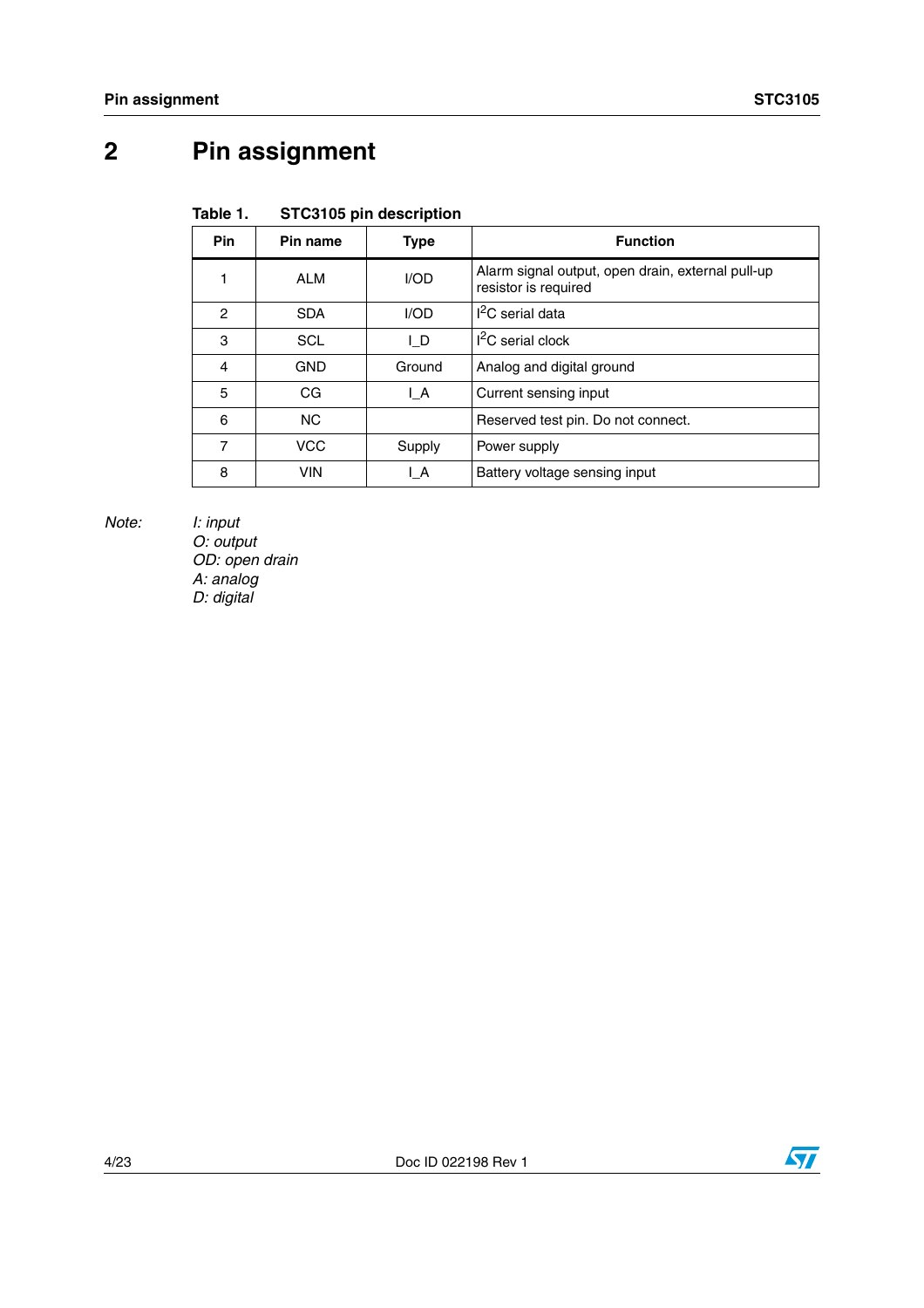# <span id="page-4-0"></span>**3 Absolute maximum ratings and operating conditions**

| Table 2. |  | Absolute maximum ratings |  |
|----------|--|--------------------------|--|
|----------|--|--------------------------|--|

| Symbol                      | <b>Parameter</b>                                | Value         | Unit         |
|-----------------------------|-------------------------------------------------|---------------|--------------|
| <b>V<sub>CCMAX</sub></b>    | Maximum voltage on VCC pin                      |               |              |
| $V_{IO}$                    | Voltage on I/O pins                             | $-0.3$ to $7$ |              |
| $\mathsf{T}_{\textsf{STG}}$ | Storage temperature                             | $-55$ to 150  | $^{\circ}$ C |
| Т.,                         | Maximum junction temperature                    | 150           | $^{\circ}$ C |
| <b>ESD</b>                  | Electrostatic discharge (HBM: human body model) |               | kV           |

#### Table 3. **Operating conditions**

| Symbol            | <b>Parameter</b>                                      | Value       | Unit |
|-------------------|-------------------------------------------------------|-------------|------|
| $\rm v_{cc}$      | Operating supply voltage on $V_{CC}$                  | 2.7 to 5.5  |      |
| V <sub>MIN</sub>  | Minimum voltage on $V_{CC}$ for RAM content retention | 2.0         |      |
| <sup>I</sup> OPER | Operating free air temperature range                  | $-40$ to 85 | ◦C   |

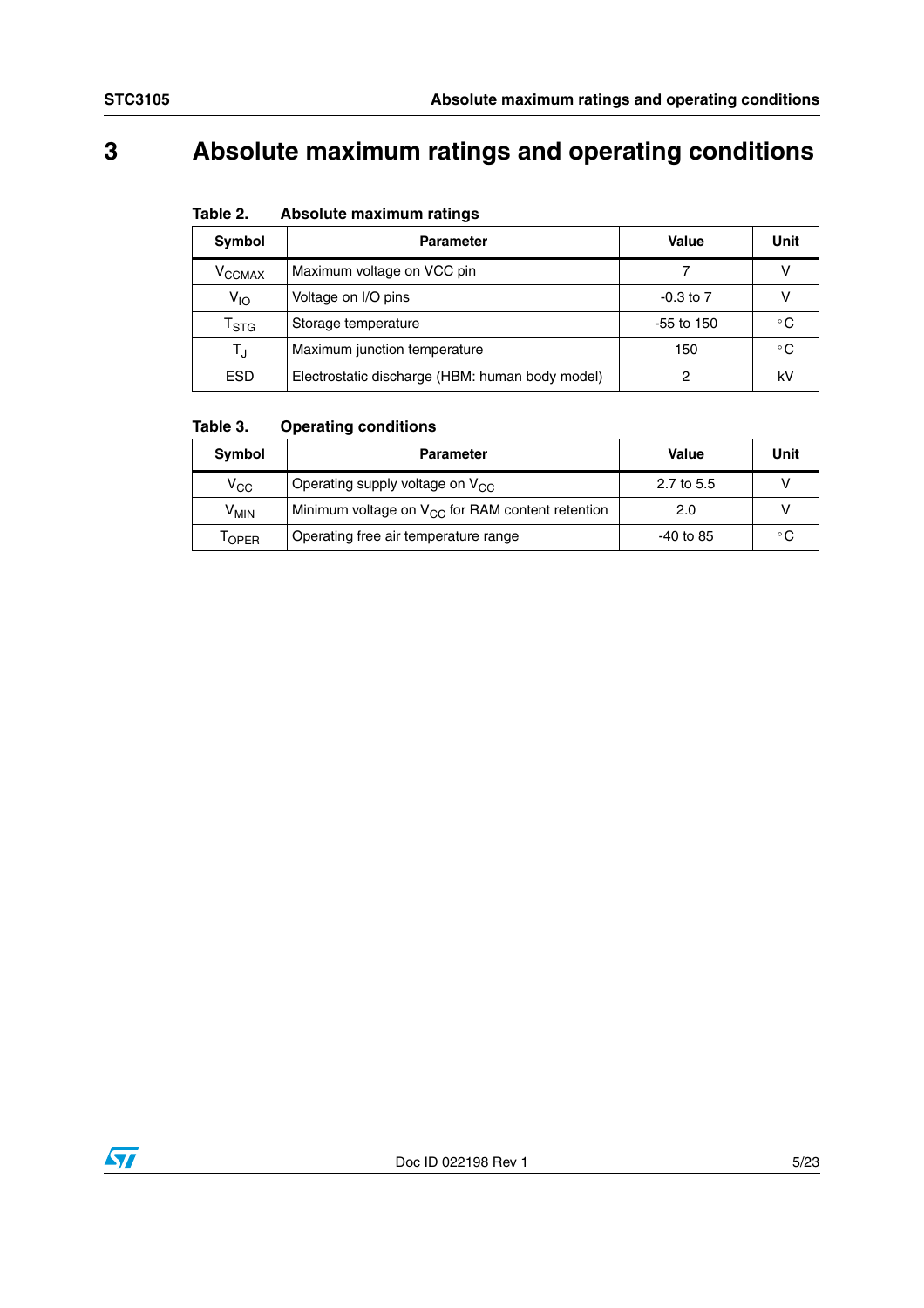# <span id="page-5-0"></span>**4 Electrical characteristics**

| Symbol                     | <b>Parameter</b>                                                            | Min                                                                | <b>Typ</b> | Max            | <b>Units</b> |                            |
|----------------------------|-----------------------------------------------------------------------------|--------------------------------------------------------------------|------------|----------------|--------------|----------------------------|
| <b>Supply</b>              |                                                                             |                                                                    |            |                |              |                            |
| $I_{\rm CC}$               | Operating current consumption                                               | Average value over 4 s in:<br>- power-saving mode<br>- Active mode |            | 60             | 70<br>100    | μA<br>μA                   |
| <b>I</b> STBY              | Current consumption in standby                                              | Standby mode, inputs=0V                                            |            |                | $\mathbf{2}$ | μA                         |
| <b>IPDN</b>                | Current consumption in power-down                                           | $V_{CC}$ < UVLO <sub>TH</sub> , inputs=0V                          |            |                | 1            | μA                         |
| <b>UVLO<sub>TH</sub></b>   | Undervoltage threshold                                                      | $(V_{CC}$ decreasing)                                              | 2.5        | 2.6            | 2.7          | V                          |
| <b>UVLO<sub>HYST</sub></b> | Undervoltage threshold hysteresis                                           |                                                                    |            | 100            |              | mV                         |
| <b>POR</b>                 | Power-on reset threshold                                                    | $(V_{CC}$ decreasing)                                              |            | 2.0            |              | v                          |
| <b>Current sensing</b>     |                                                                             |                                                                    |            |                |              |                            |
| Vin_gg                     | Input voltage range                                                         |                                                                    | $-80$      |                | $+80$        | mV                         |
| <b>I<sub>IN</sub></b>      | Input current for CG pin                                                    |                                                                    |            |                | 500          | nA                         |
| ADC_res                    | AD converter granularity                                                    |                                                                    |            | 11.77          |              | μV                         |
| ADC_offset                 | AD converter offset                                                         | $CG = 0 V$                                                         | $-3$       |                | 3            | <b>LSB</b>                 |
| ADC_time                   | AD conversion time                                                          |                                                                    |            | 500            |              | ms                         |
| ADC_acc                    | AD converter gain accuracy at full scale<br>(using external sense resistor) | 25 °C<br>Over temperature range                                    |            | 0.5            | 1            | $\%$<br>$\frac{1}{\alpha}$ |
| Fosc                       | Internal time base frequency                                                |                                                                    |            | 32768          |              | Hz                         |
| Osc_acc                    | Internal time base accuracy                                                 | 25 °C, $V_{CC}$ = 3.6 V<br>over temperature and<br>voltage ranges  |            | $\overline{c}$ | 2.5          | $\%$<br>$\%$               |
| Cur res                    | Current register LSB value                                                  |                                                                    |            | 11.77          |              | μV                         |
| Chg_res                    | Charge register LSB value                                                   | =Cur_res*2^12*0.5/3600                                             |            | 6.70           |              | µVh                        |

Table 4. Electrical characteristics (2.7 V < V<sub>CC</sub> < 4.5 V, -20  $^{\circ}$ C to 70  $^{\circ}$ C)

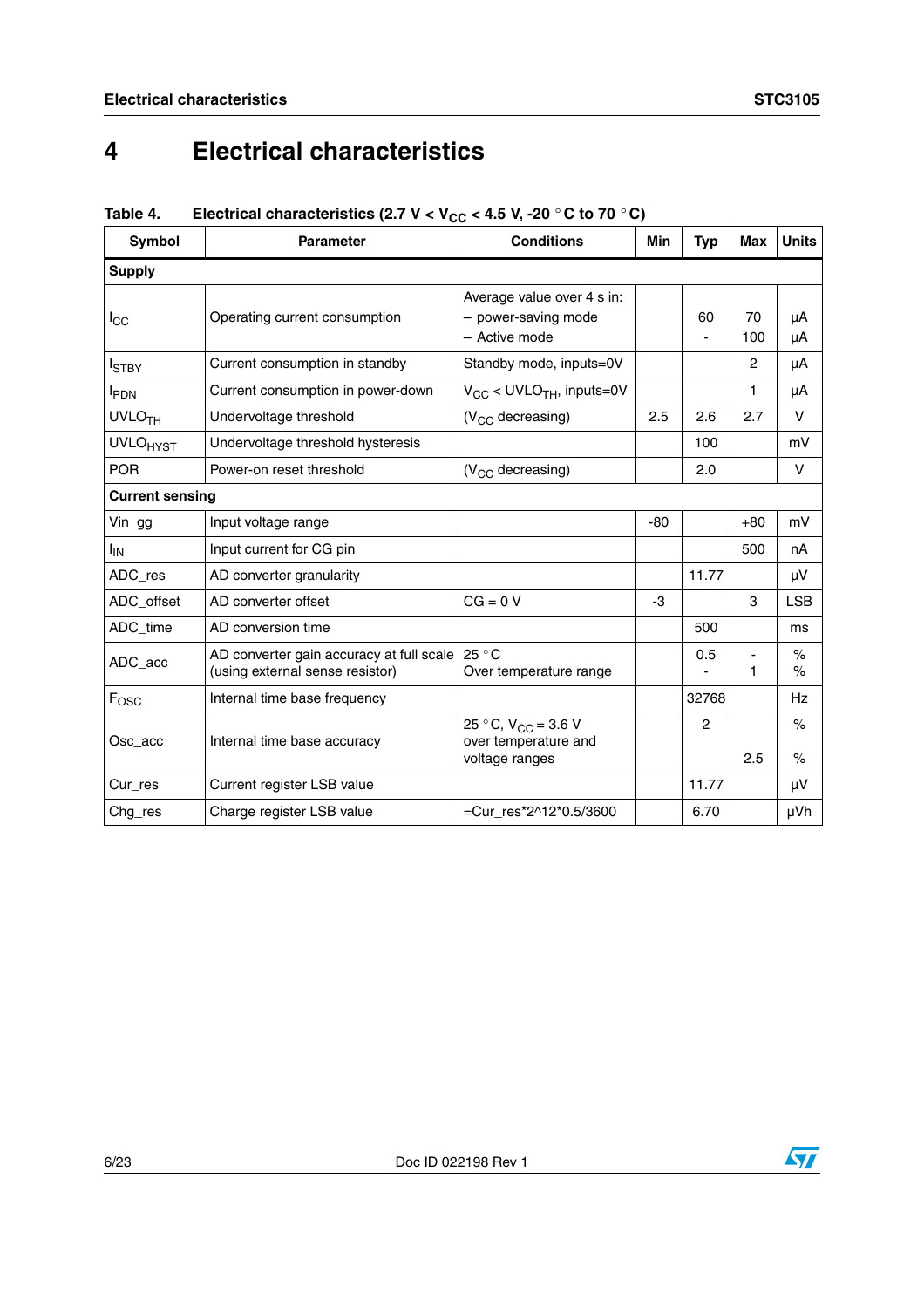| Symbol                             | <b>Parameter</b>                     | <b>Conditions</b>                              | Min    | Typ  | Max    | <b>Units</b> |  |  |  |
|------------------------------------|--------------------------------------|------------------------------------------------|--------|------|--------|--------------|--|--|--|
| <b>Battery voltage measurement</b> |                                      |                                                |        |      |        |              |  |  |  |
| Vin adc                            | Input voltage range                  |                                                | 0      |      | 5      | ν            |  |  |  |
| <b>LSB</b>                         | LSB value                            |                                                |        | 2.44 |        | mV           |  |  |  |
| ADC_time                           | AD conversion time                   |                                                |        | 250  |        | ms           |  |  |  |
| Volt acc                           | Battery voltage measurement accuracy | 2.7 V <vin<4.5 v,="" v<sub="">CC=Vin</vin<4.5> | $-0.5$ |      | $+0.5$ | $\%$         |  |  |  |
|                                    | Digital I/O pins (SCL, SDA, ALM)     |                                                |        |      |        |              |  |  |  |
| Vih                                | Input logic high                     |                                                | 1.2    |      |        | v            |  |  |  |
| Vil                                | Input logic low                      |                                                |        |      | 0.35   | v            |  |  |  |
| Vol                                | Output logic low (SDA, ALM)          | $\text{Io} = 4 \text{ mA}$                     |        |      | 0.4    | v            |  |  |  |

#### Table 4. Electrical characteristics  $(2.7 \text{ V} < V_{CC} < 4.5 \text{ V}, -20 \degree \text{C}$  to 70  $\degree \text{C}$ ) (continued)

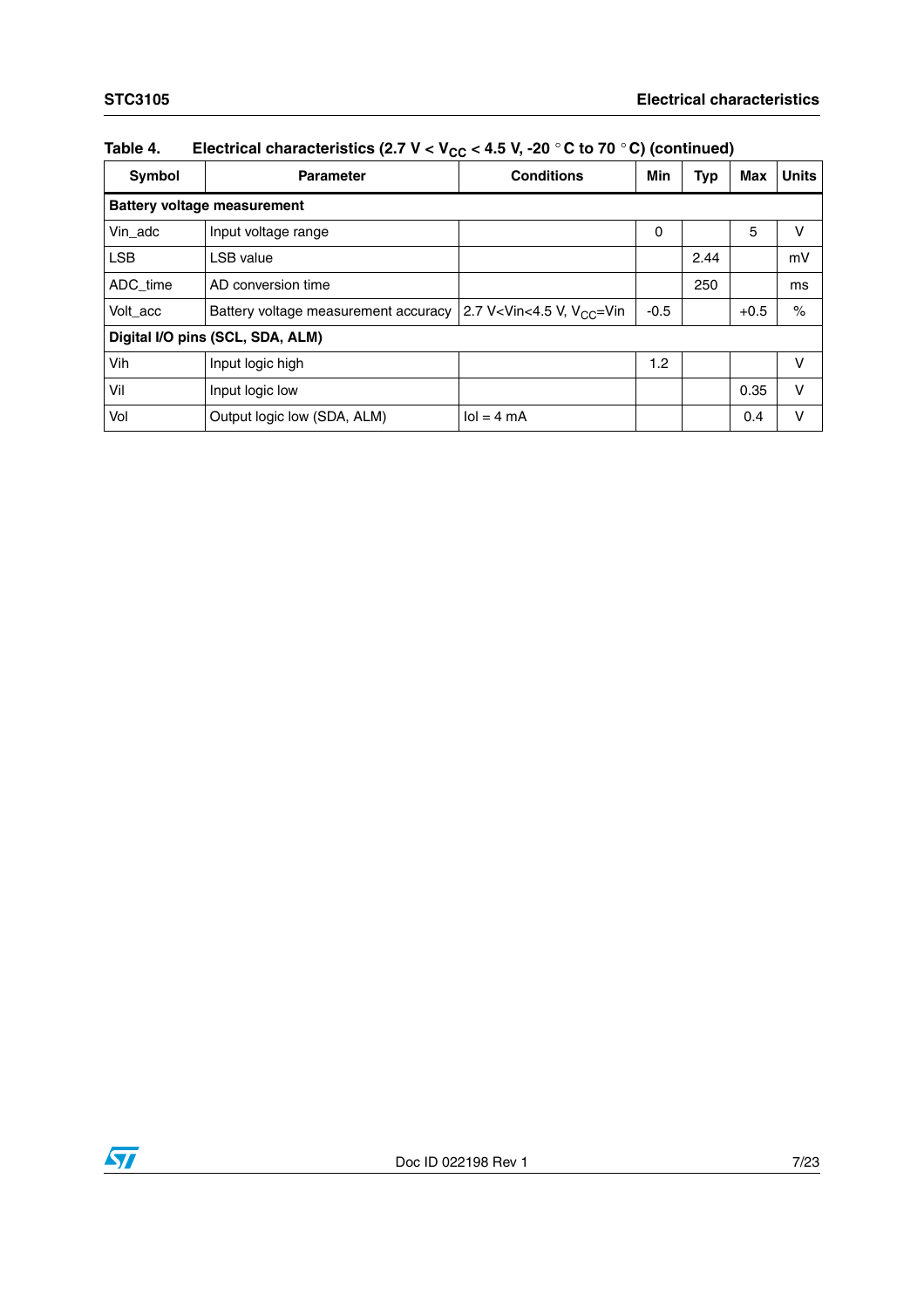| Symbol              | <b>Parameter</b>                                           | <b>Conditions</b> | Min                        | <b>Typ</b> | Max | Unit       |
|---------------------|------------------------------------------------------------|-------------------|----------------------------|------------|-----|------------|
| $F_{\rm scl}$       | <b>SCL clock frequency</b>                                 |                   | 0                          |            | 400 | <b>kHz</b> |
| t <sub>hd,sta</sub> | Hold time (repeated) START condition                       |                   | 0.6                        |            |     | μs         |
| t <sub>low</sub>    | LOW period of the SCL clock                                |                   | 1.3                        |            |     | μs         |
| t <sub>high</sub>   | HIGH period of the SCL clock                               |                   | 0.6                        |            |     | μs         |
| t <sub>su,dat</sub> | Setup time for repeated START condition                    |                   | 0.6                        |            |     | μs         |
| t <sub>hd,dat</sub> | Data hold time                                             |                   | 0                          |            | 0.9 | μs         |
| t <sub>su,dat</sub> | Data setup time                                            |                   | 100                        |            |     | ns         |
| $t_r$               | Rise time of both SDA and SCL signals                      |                   | $20+$<br>0.1C <sub>h</sub> |            | 300 | ns         |
| $t_{\rm f}$         | Fall time of both SDA and SCL signals                      |                   | $20+$<br>0.1C <sub>h</sub> |            | 300 | ns         |
| $t_{\rm su,sto}$    | Setup time for STOP condition                              |                   | 0.6                        |            |     | μs         |
| t <sub>buf</sub>    | Bus free time between a STOP and<br><b>START</b> condition |                   | 1.3                        |            |     | μs         |
| $C_{b}$             | Capacitive load for each bus line                          |                   |                            |            | 400 | pF         |

Table 5. I<sup>2</sup>C timing - V<sub>IO</sub>= 2.8 V, T<sub>amb</sub> = -20 °C to 70 °C (unless otherwise specified)

#### Figure 2. I<sup>2</sup>C timing diagram



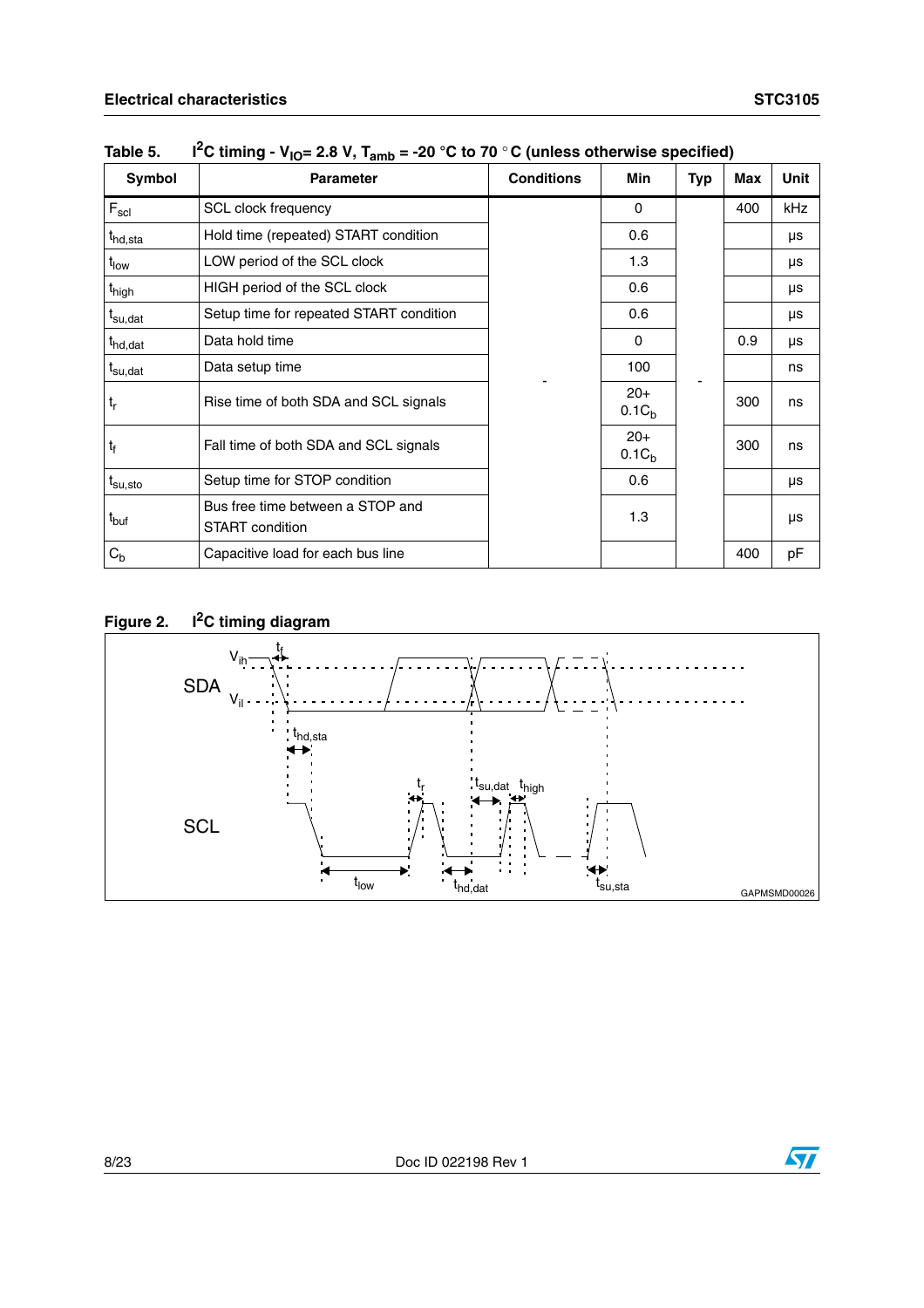# <span id="page-8-0"></span>**5 Application information**



#### **Figure 3. Example of an application schematic using the STC3105**

Table 6. **External component list** 

| <b>Name</b>    | <b>Value</b>        | <b>Tolerance</b> | <b>Comments</b>                         |
|----------------|---------------------|------------------|-----------------------------------------|
| Rcg            | 10 to 50 m $\Omega$ |                  | 2% to 5% Current sense resistor         |
| C1             | 1 µF                |                  | Supply decoupling capacitor             |
| C <sub>2</sub> | 220 nF              |                  | Battery voltage input filter (optional) |
| R1             | 1 kΩ                |                  | Battery voltage input filter (optional) |

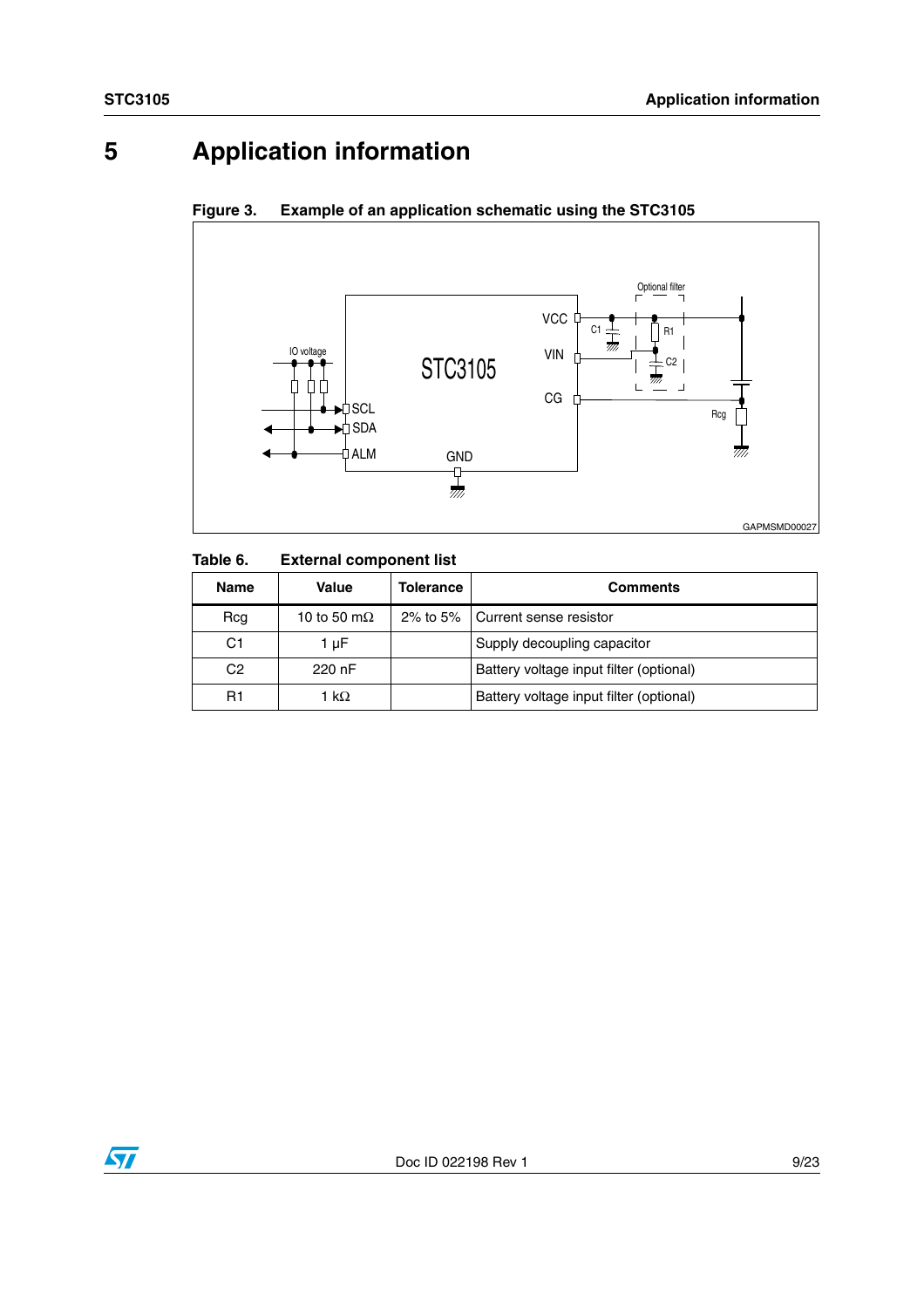## <span id="page-9-0"></span>**6 Functional description**

#### <span id="page-9-1"></span>**6.1 Battery monitoring functions and operating modes**

The monitoring functions include the measurement of the battery voltage and battery current. A coulomb counter is used to track the state-of-charge when the battery is charging or is discharging at a high rate. A 14-bit sigma-delta A/D converter is used to measure both the voltage and current.

The STC3105 can operate in two modes with different power consumption. The selection is made by the PWR\_SAVE bit in the register 0 (Refer to *[Table 11 on page 17](#page-16-0)* for register 0 definition).

In power-saving mode, the current is measured only half of the time. This saves about half of the power consumption.

In active mode, the current is continuously measured (except for one conversion cycle used every 4 seconds for the voltage measurement). This provides the highest accuracy from the coulomb counter.

When the battery voltage falls below the undervoltage lockout threshold of 2.7 V, the monitoring functions are stopped and the STC3105 stays in power-down mode with minimum quiescent current. All registers are maintained down to 2.0 V. Below 2.0 V, the registers are reset to their default power-on values.

By writing 0 to the GG\_RUN bit in register 0, the STC3105 measurement is automatically stopped and the register values are frozen and unchanged. After the GG RUN bit is again set to 1, the STC3105 continues to measure from the point it was stopped.

## <span id="page-9-2"></span>**6.2 Battery voltage monitoring**

The battery voltage is measured by using one conversion cycle of the A/D converter every 4 seconds.

The conversion cycle takes  $2^{13}$  = 8192 clock cycles. Using the 32768 Hz internal clock, the conversion cycle time is 250 ms.

The voltage range is 0 to 5 V, and the resolution is 2.44 mV. The accuracy of the voltage measurement is ±0.5% over the temperature range. This allows accurate state-of-charge information from the battery open-circuit voltage.

### <span id="page-9-3"></span>**6.3 Current sensing**

The voltage drop across the sense resistor is integrated during a conversion period and input to the 14-bit sigma-delta A/D converter.

Using the 32768 Hz internal clock, the conversion cycle time is 500 ms for a 14-bit resolution. The LSB value is 11.77  $\mu$ V. The A/D converter output is in two's complement format.

When a conversion cycle is completed, the result is added to the coulomb counter accumulator and the number of conversions is incremented in a 16-bit counter.

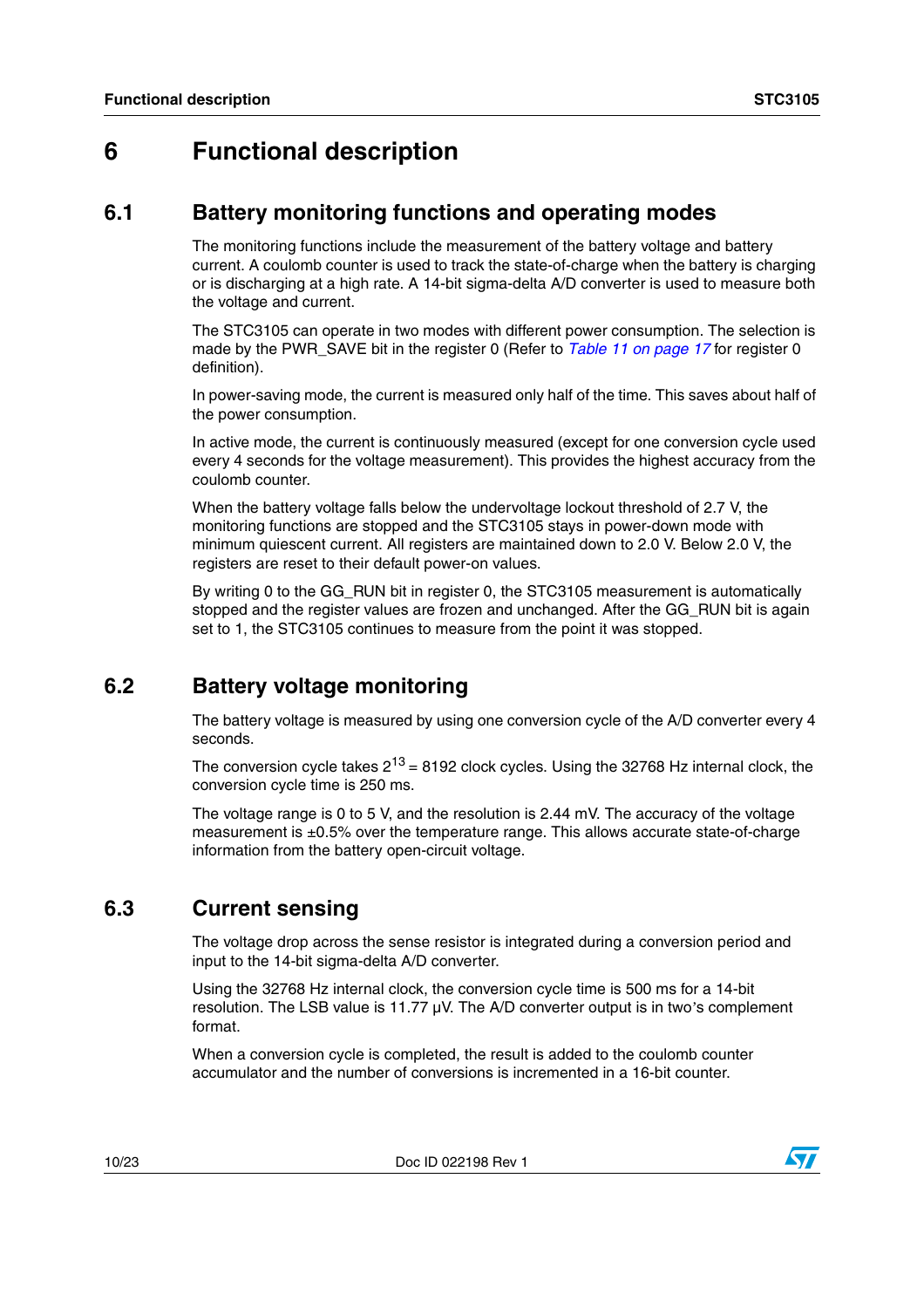### <span id="page-10-0"></span>**6.4 Coulomb counter**

The coulomb counter is used to track the state-of-charge of the battery when the battery is charging or discharging at a high rate. Each result of current conversion is accumulated into a 28-bit accumulator. The upper 16 bits of the accumulator are added to the SOC base register to provide the current state-of-charge (SOC) in the charge register. The system controller can control the coulomb counter, set the SOC base register value and read the charge register through the  $I<sup>2</sup>C$  control registers.





When using an external 30 mΩ sense resistor, the 28-bit accumulator results in a coulomb counter capacity of approximately +/- 7300 mA.h. The upper 16 bits used for the charge register give a resolution of 0.2 mA.h.

## <span id="page-10-1"></span>**6.5 Alarm output**

The ALM pin provides an alarm signal in case of low battery condition. The output is an open drain, and an external pull-up resistor may be needed in the application. Writing the IO0DATA bit to 0 forces the ALM output low; writing the IO0DATA bit to 1 lets the ALM output reflect the battery condition. Reading the IO0DATA bit gives the state of the ALM pin.

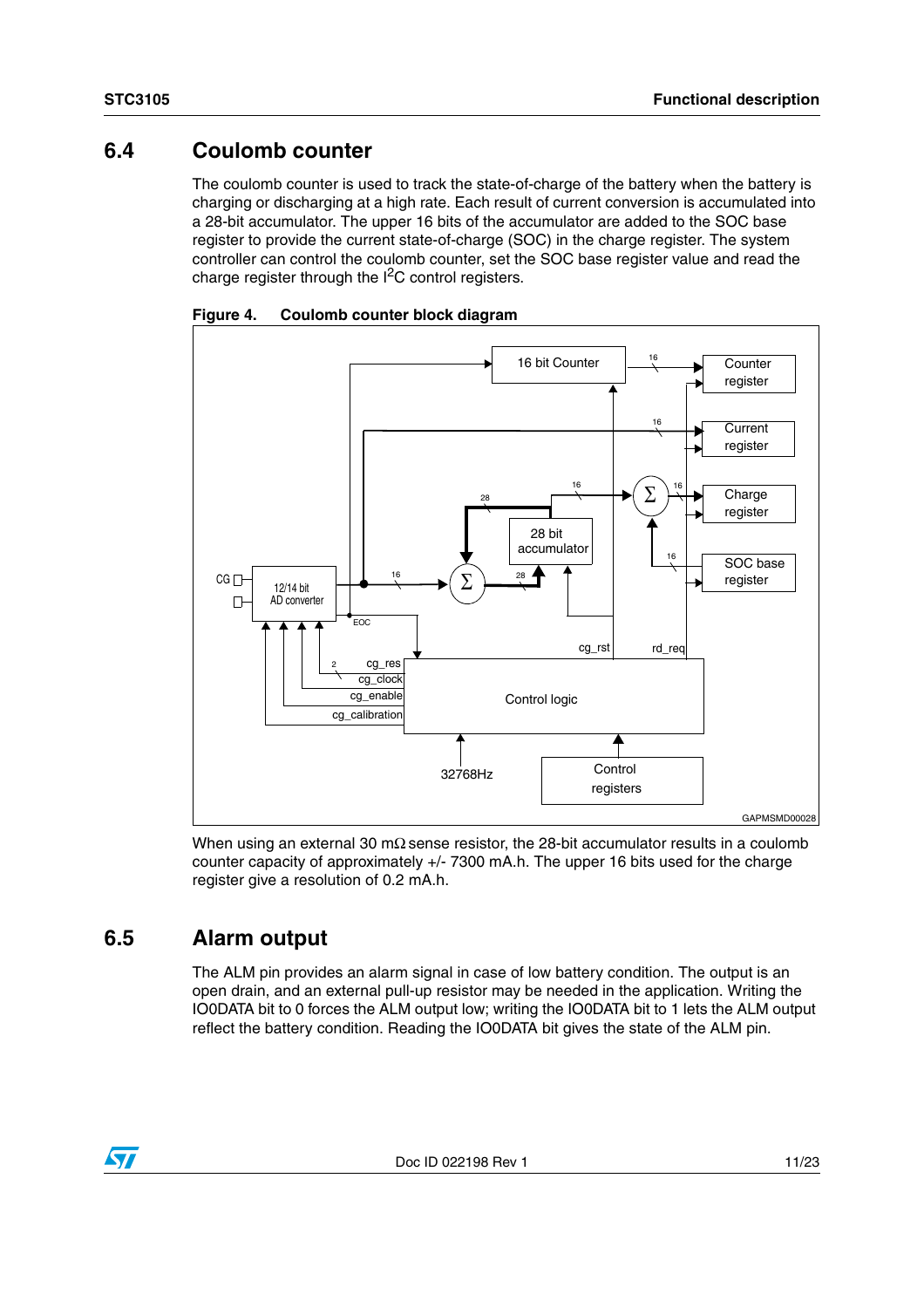When the IO0DATA bit is 1 and the alarm function is enabled by the ALM\_ENA bit, the ALM pin is driven low if either of these two conditions is met:

- battery state-of-charge (SOC) less than the programmed threshold
- battery voltage less than the programmed low voltage level

When a low-voltage or low-SOC condition is triggered, the STC3105 drives the ALM pin low and sets the ALM\_VOLT or ALM\_SOC bit in REG\_CTRL.

The ALM pin remains low (even if the conditions disappear) until the software writes the ALM\_VOLT and ALM\_SOC bits to 0 to clear the interrupt.

Clearing the ALM\_VOLT or ALM\_SOC while the corresponding low-voltage or low-SOC condition is still true does not generate another interrupt; this condition must disappear first and must be detected again before another interrupt (ALM pin driven low) is generated for this alarm. The other alarm condition, if not yet triggered, can still generate an interrupt.

Usually, the low-SOC alarm occurs first to warn the application of a low battery condition, then if no action is taken and the battery discharges further, the low-voltage alarm signals a nearly-empty battery condition.

At power-up, or when the STC3105 is reset, the alarm output is disabled (ALM\_ENA bit = 0). the threshold levels (low-voltage alarm, low-SOC alarm) are cleared, and the base SOC and relaxation counter are cleared.

#### <span id="page-11-0"></span>**6.6 Battery voltage relaxation timer**

A battery relaxation timer is counted from the time that the current is below 0 and above the current threshold, meaning the battery is in a light-load condition. The relaxation counter register is an 8-bit read-only register clocked every 2 voltage conversion (8 s) and can go up to about 30 min; when the counter reaches its max value 0xff, it stops at this max value. The counter is cleared when the current is above 0 (charging) or below the current threshold (high rate discharge).

The relaxation counter register is read from  $I^2C$  by the gas gauge firmware to check that the battery voltage had enough time to relax from the last time the current was high or charging.

The current threshold register is an 8-bit R/W register set by the gas gauge firmware from <sup>2</sup>C. It can be programmed from 0.1 to 100% of the full scale current range with 0.4% steps



**Figure 5. Battery voltage relaxation counter** 

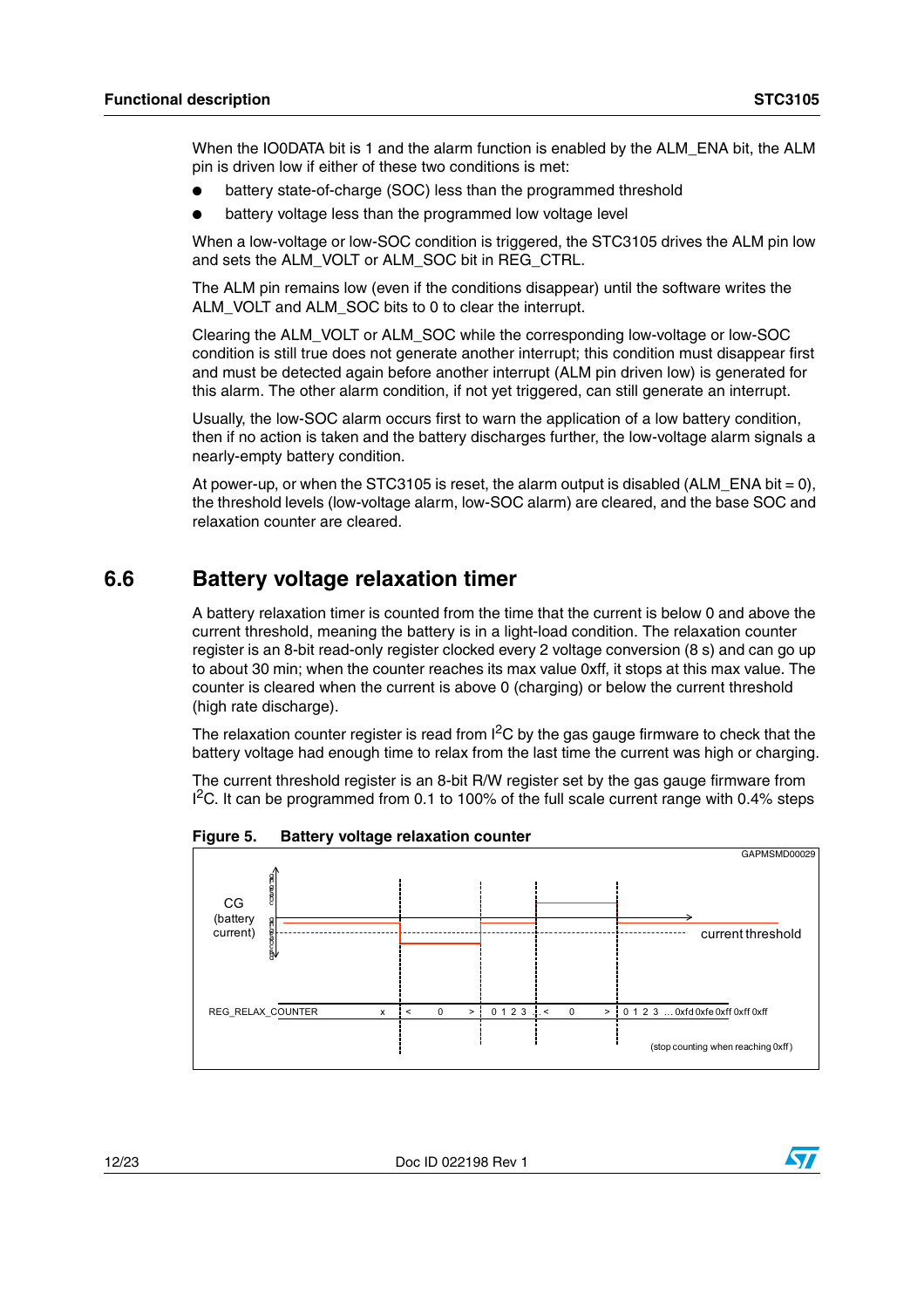## <span id="page-12-0"></span>**6.7 Timing diagram in run mode**

Figures *[6](#page-12-1)* and *[7](#page-12-2)* describe the timing diagrams of the STC3105. It is assumed that the gas gauge has been reset with GG\_RST before GG\_RUN=1.



<span id="page-12-1"></span>**Figure 6. Timing diagram in active run mode** 

<span id="page-12-2"></span>![](_page_12_Figure_6.jpeg)

![](_page_12_Figure_7.jpeg)

The voltage is measured first after GG\_RUN bit is set to 1. The charge accumulator is updated every 500 ms using the last current value. The measurement cycles can be interrupted by setting GG\_RUN=0 and the current conversion cycle is aborted.

![](_page_12_Picture_9.jpeg)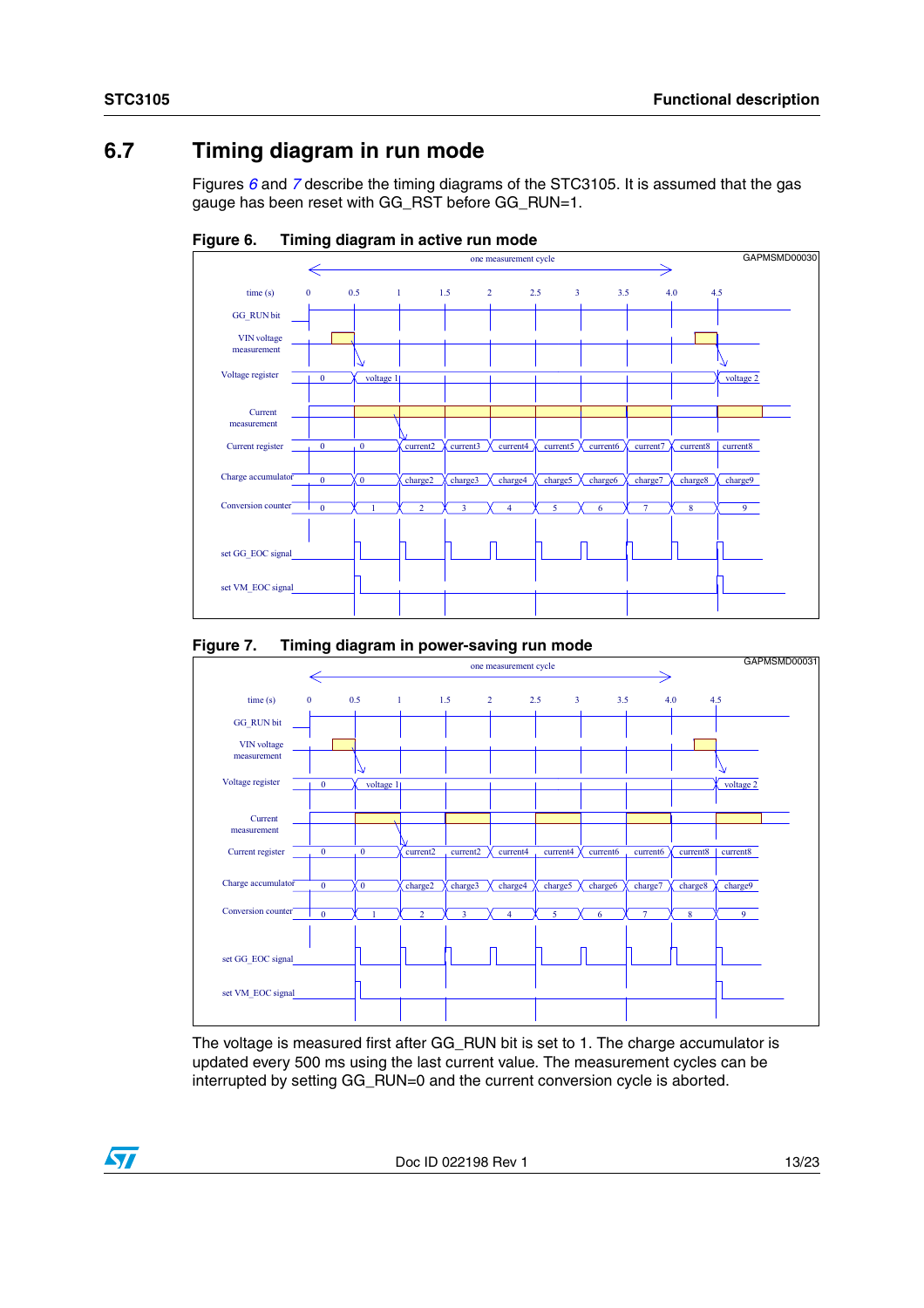## <span id="page-13-0"></span>**7 I2C interface**

### <span id="page-13-1"></span>**7.1 Read and write operations**

The interface is used to control and read the current accumulator and registers. It is compatible with the Philips  $I^2C$  registered trademark (version 2.1). It is a slave serial interface with a serial data line (SDA) and a serial clock line (SCL).

- SCL: input clock used to shift data
- SDA: input/output bidirectional data transfers

A filter rejects the potential spikes on the bus data line to preserve data integrity.

The bidirectional data line supports transfers up to 400 kbit/s (fast mode). The data is shifted to and from the chip on the SDA line, MSB first.

The first bit must be high (START) followed by the 7-bit device address and the read/write control bit. Bits DevADDR0 to DevADDR2 are factory-programmable, the default device address value being 1110 000 (AddrID0 = AddrID1 = AddrID2 = 0). The STC3105 then sends an acknowledge at the end of an 8-bit long sequence. The next 8 bits correspond to the register address followed by another acknowledge.

The data field is the last 8-bit long sequence sent, followed by a last acknowledge.

**Table 7. Device address format**

| D1 | b6 | Dэ | b <sub>4</sub> | டீ<br>DJ. | IJΖ      | N.       | b0  |
|----|----|----|----------------|-----------|----------|----------|-----|
|    |    |    |                | DevADDR2  | DevADDR1 | DevADDR0 | R/W |

#### **Table 8. Register address format**

| b7       | b6       | b5       | b4 | b3                  | b2 | b                   | b0       |
|----------|----------|----------|----|---------------------|----|---------------------|----------|
| RegADDR7 | RegADDR6 | RegADDR5 |    | RegADDR4   RegADDR3 |    | RegADDR2   RegADDR1 | ReaADDR0 |

#### **Table 9. Register data format**

| b7    | b6    | b5    | b <sub>4</sub> | b3    | b2                | b1    | b0    |
|-------|-------|-------|----------------|-------|-------------------|-------|-------|
| Data7 | DATA6 | DATA5 | Data4          | DATA3 | DATA <sub>2</sub> | DATA1 | DATA0 |

![](_page_13_Picture_17.jpeg)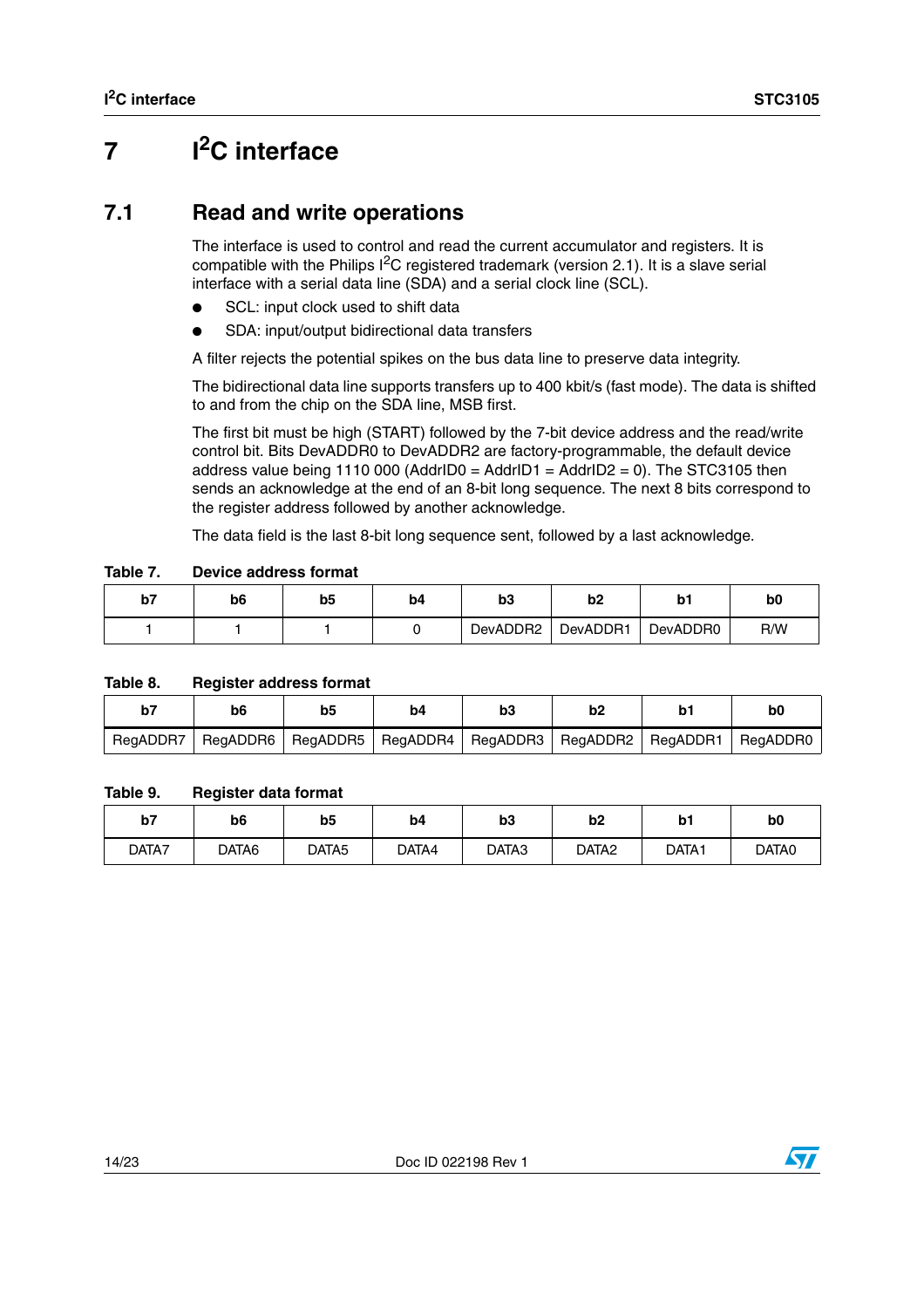#### **Figure 8. Read operation**

| Master       |                                                                                                                     |     | Slave |                                                 |    |         |                       |     |                    |   |                    |   |                    |   |      |
|--------------|---------------------------------------------------------------------------------------------------------------------|-----|-------|-------------------------------------------------|----|---------|-----------------------|-----|--------------------|---|--------------------|---|--------------------|---|------|
| <b>Start</b> | Device addr<br>7 bits                                                                                               | WAI |       | Reg address<br>8 bits                           | ΑI | Restart | Device addr<br>7 bits | R A | Reg data<br>8 bits | A | Reg data<br>8 bits | A | Reg data<br>8 bits | А | Stop |
|              | Start bit = SDA falling when $SCL = 1$<br>Stop bit = SDA rising when $SCL = 1$<br>Restart bit = start after a start |     |       | Acknowledge = SDA forced low during a SCL clock |    |         |                       |     |                    |   | Address<br>$n+1$   |   | Address<br>$n+2$   |   |      |

#### **Figure 9. Write operation**

![](_page_14_Figure_5.jpeg)

![](_page_14_Picture_6.jpeg)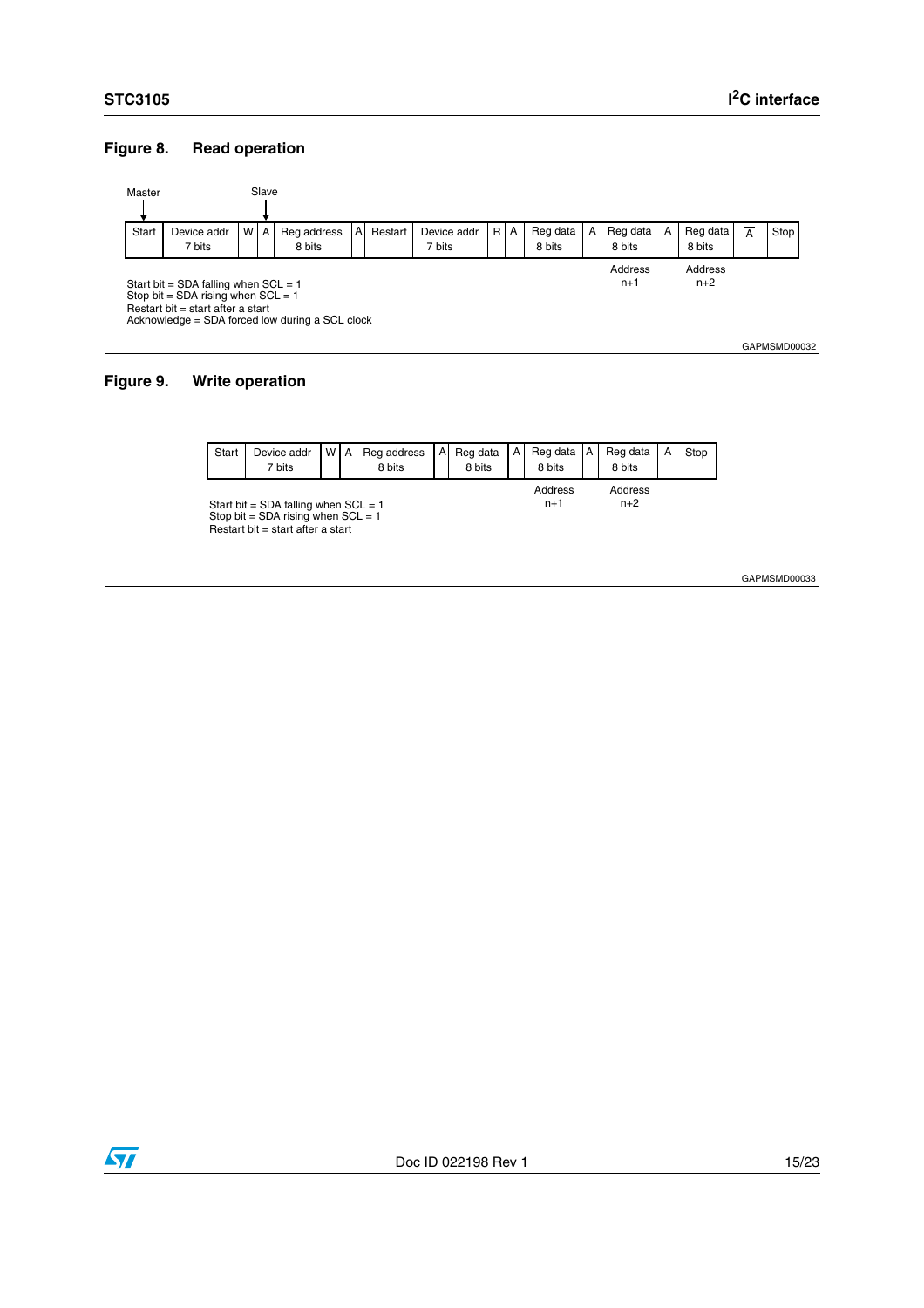## <span id="page-15-0"></span>**7.2 Register map**

The register space provides 17 control registers, 1 read-only register for device ID and 16 read/write RAM working registers reserved for the gas gauge algorithm. Mapping of all registers is shown in *[Table 10](#page-15-1)*. Detailed descriptions of registers 0 (REG\_MODE) and 1 (REG\_CTRL) are shown in *[Table 11](#page-16-0)* and *[Table 12](#page-16-1)*. All registers are reset to default values at power-on or reset, and the PORDET bit in register REG\_CTRL is used to indicate the occurrence of a power-on reset.

| <b>Name</b>              | <b>Address</b><br>(decimal) | <b>Type</b> | <b>Description</b>                                      |
|--------------------------|-----------------------------|-------------|---------------------------------------------------------|
| <b>Control registers</b> | 0 to 23                     |             |                                                         |
| <b>REG MODE</b>          | 0                           | R/W         | Mode register                                           |
| REG_CTRL                 | 1                           | R/W         | Control and status register                             |
| REG_CHARGE_LOW           | 2                           | R           | State-of-charge data, bits 0-7                          |
| <b>REG_CHARGE_HIGH</b>   | 3                           | R           | State-of-charge data, bits 8-15                         |
| REG_COUNTER_LOW          | 4                           | R           | Number of conversions, bits 0-7                         |
| <b>REG_COUNTER_HIGH</b>  | 5                           | R           | Number of conversions, bits 8-15                        |
| REG_CURRENT_LOW          | 6                           | R           | Battery current value, bits 0-7                         |
| <b>REG_CURRENT_HIGH</b>  | $\overline{7}$              | R           | Battery current value, bits 8-15                        |
| REG_VOLTAGE_LOW          | 8                           | R           | Battery voltage value, bits 0-7                         |
| REG_VOLTAGE_HIGH         | 9                           | R           | Battery voltage value, bits 8-15                        |
| REG_SOC_BASE_LOW         | 10                          | R/W         | SOC base value, bits 0-7                                |
| REG_SOC_BASE_HIGH        | 11                          | R/W         | SOC base value, bits 8-15                               |
| REG_ALARM_SOC_LOW        | 12                          | R/W         | SOC alarm level, bits 0-7                               |
| REG_ALARM_SOC_HIGH       | 13                          | R/W         | SOC alarm level, bits 8-15                              |
| REG_ALARM_VOLTAGE        | 14                          | R/W         | Battery low voltage alarm level                         |
| REG_CURRENT_THRES        | 15                          | R/W         | Current threshold for the voltage<br>relaxation counter |
| REG_RELAX_COUNT          | 16                          | R           | Voltage relaxation counter                              |
| Device ID register       |                             |             |                                                         |
| REG_ID                   | 24                          | R           | Part type $ID = 12h$                                    |
| <b>RAM</b> registers     | 32 to 47                    |             |                                                         |
| REG_RAM0                 | 32                          | R/W         | Working register 0 for gas gauge                        |
|                          |                             |             |                                                         |
| REG_RAM15                | 47                          | R/W         | Working register 15 for gas gauge                       |

<span id="page-15-1"></span>Table 10. **Register map** 

Values held in consecutive registers (such as the charge value in the REG\_CHARGE\_LOW and REG\_CHARGE\_HIGH registers) must be read with a single I<sup>2</sup>C access to ensure data integrity. It is possible to read multiple values in one I2C access; all values will be consistent.

![](_page_15_Picture_8.jpeg)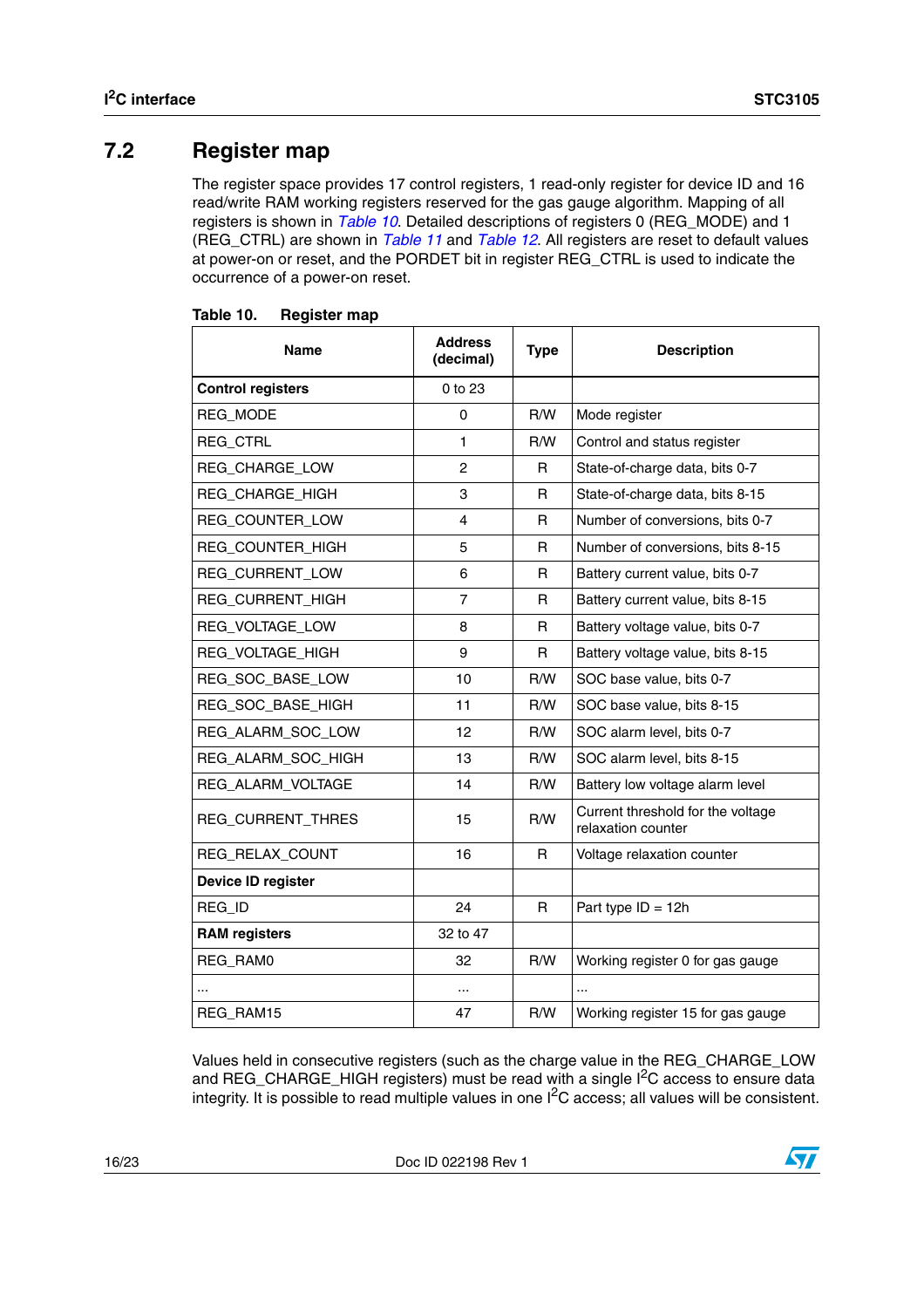The charge data is coded in 2's complement format, and the LSB value is 6.70 uV.h. The battery current is coded in 2's complement format, and the LSB value is 11.77 uV. The battery voltage is coded in binary format, and the LSB value is 2.44 mV.

| <b>Name</b>     | Pos. | Type | Def.     | <b>Description</b>                                                                                                                                 |
|-----------------|------|------|----------|----------------------------------------------------------------------------------------------------------------------------------------------------|
|                 | 0    |      |          | Unused                                                                                                                                             |
|                 |      | R/W  | $\Omega$ | Reserved. Write this bit to 0.                                                                                                                     |
| <b>PWR SAVE</b> | 2    | R/W  | $\Omega$ | 0: active mode, 1: power-saving mode                                                                                                               |
| ALM ENA         | 3    | R/W  | $\Omega$ | Alarm function: 0: disabled, 1: enabled                                                                                                            |
| <b>GG RUN</b>   | 4    | R/W  | $\Omega$ | 0: standby mode. Accumulator and counter<br>registers are frozen, gas gauge and battery<br>monitor functions are in standby.<br>1: operating mode. |
|                 | [75] |      |          | Unused                                                                                                                                             |

<span id="page-16-0"></span>Table 11. REG\_MODE - address 0

<span id="page-16-1"></span>**Table 12. REG\_CTRL - address 1**

| <b>Name</b>    | Pos.           | <b>Type</b>   | Def.     | <b>Description</b>                                                                                                                            |  |  |
|----------------|----------------|---------------|----------|-----------------------------------------------------------------------------------------------------------------------------------------------|--|--|
|                |                | R             | X        | ALM pin status:<br>$0 = ALM$ input is low, $1 = ALM$ input is high                                                                            |  |  |
| <b>IO0DATA</b> | $\Omega$       | w             | 1        | ALM pin output drive:<br>$0 = ALM$ is forced low, $1 = ALM$ is driven by the<br>alarm conditions                                              |  |  |
| GG RST         | 1              | w<br>$\Omega$ |          | 0: no effect<br>1: resets the charge accumulator and conversion<br>counter. GG_RST is a self-clearing bit.                                    |  |  |
| GG_EOC         | 2              | R             | 0        | Set at the end of a battery current conversion<br>cycle. Clears upon reading.                                                                 |  |  |
| VM EOC         | 3              | R             | $\Omega$ | Set at the end of a battery voltage conversion<br>cycle. Clears upon reading.                                                                 |  |  |
|                |                | R             | 1        | Power on reset (POR) detection bit:<br>$0 = no POR$ event occurred.<br>$1 = POR$ event occurred                                               |  |  |
| <b>PORDET</b>  | $\overline{4}$ | w             | $\Omega$ | Soft reset:<br>$0 =$ release the soft-reset and clear the POR<br>detection bit, $1 =$ assert the soft-reset and set the<br>POR detection bit. |  |  |
| ALM_SOC        | 5              | R/W           | $\Omega$ | Set by a low-SOC condition. Cleared by writing 0.                                                                                             |  |  |
| ALM VOLT       | 6              | R/M           | $\Omega$ | Set by a low-voltage condition. Cleared by writing<br>0.                                                                                      |  |  |
|                | 7              |               |          | Unused                                                                                                                                        |  |  |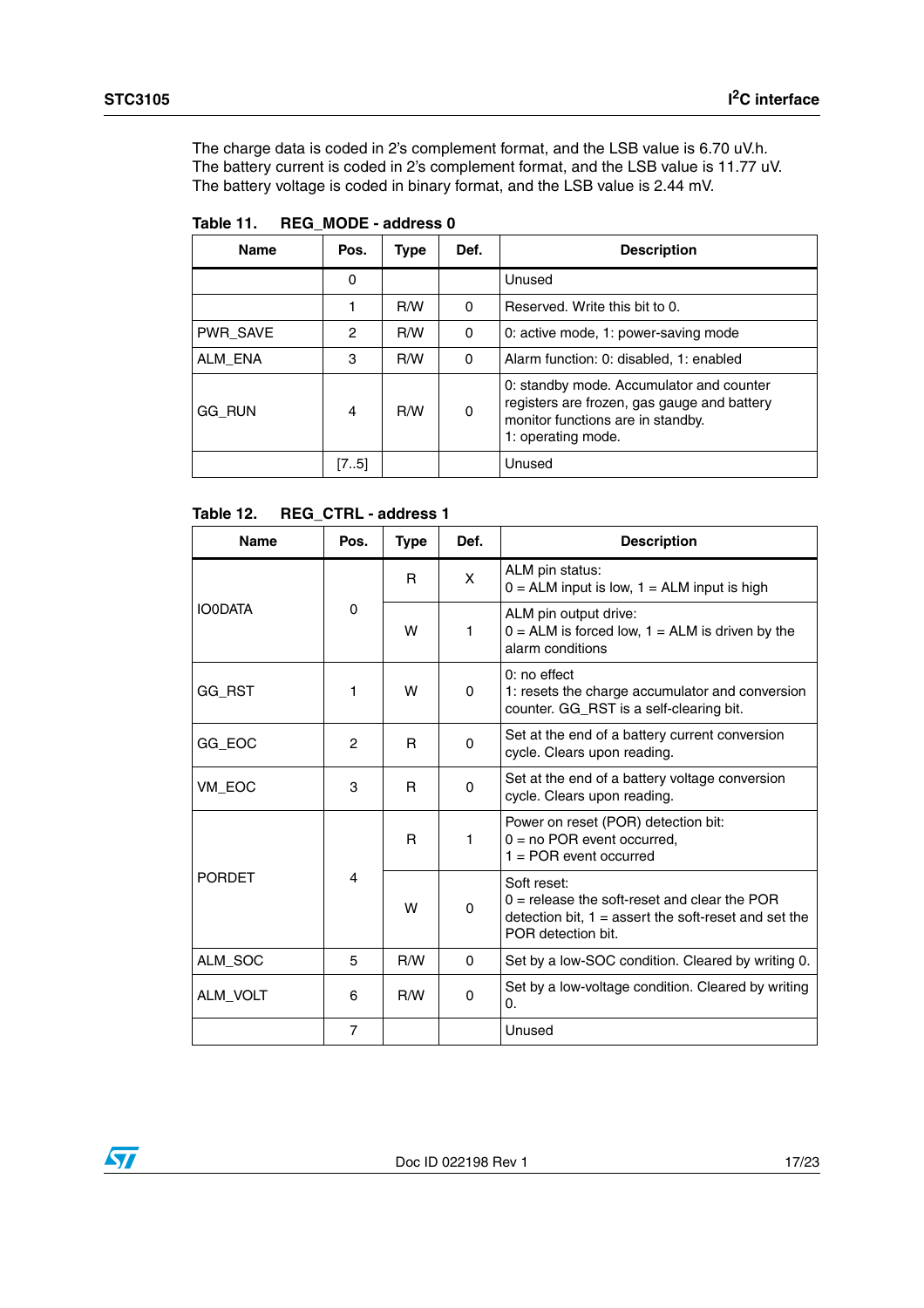## <span id="page-17-0"></span>**8 Package information**

In order to meet environmental requirements, ST offers these devices in different grades of ECOPACK $^{\circledR}$  packages, depending on their level of environmental compliance. ECOPACK $^{\circledR}$ specifications, grade definitions and product status are available at: www.st.com. ECOPACK® is an ST trademark.

![](_page_17_Picture_6.jpeg)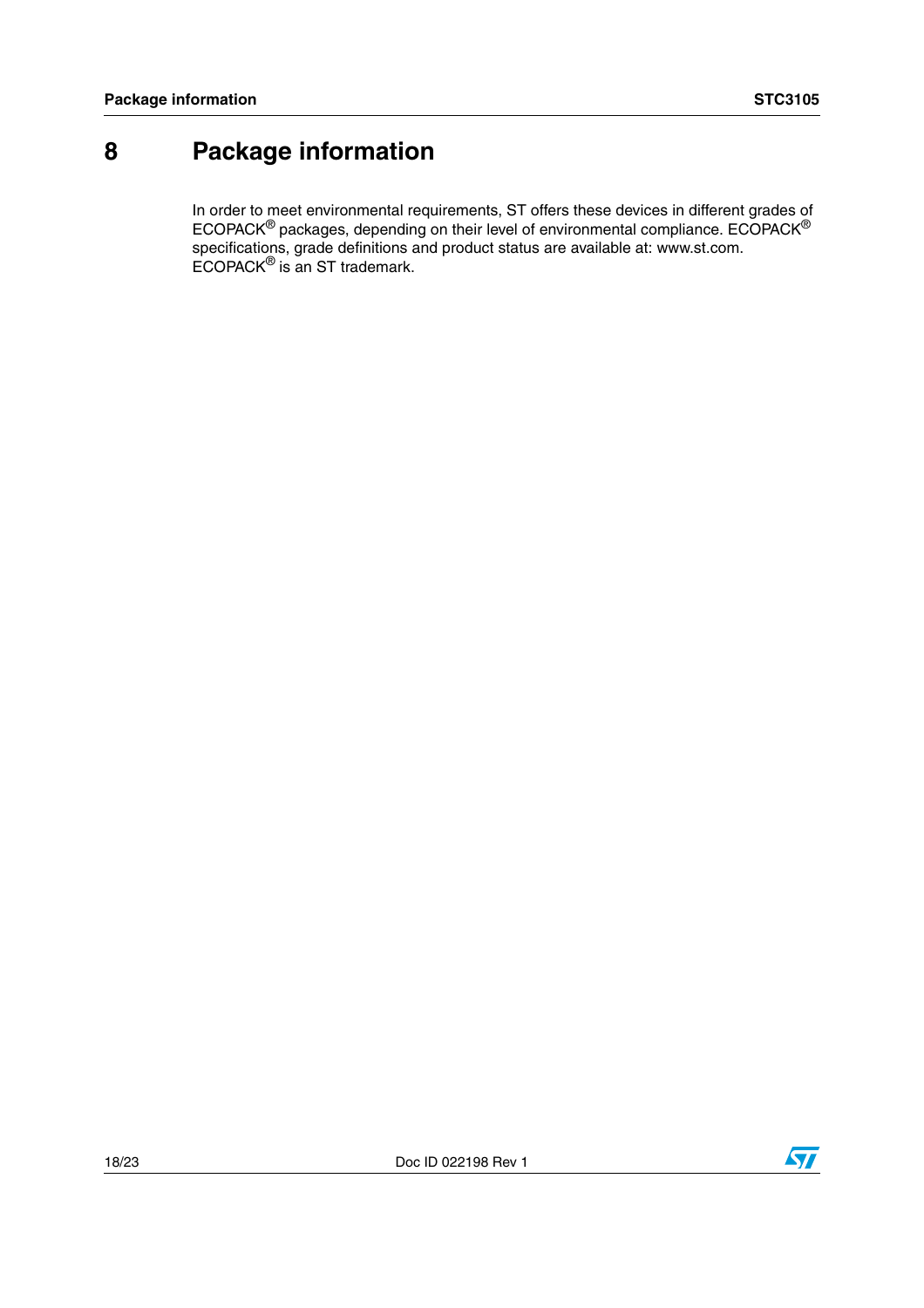$\sqrt{2}$ 

## <span id="page-18-0"></span>**8.1 TDFN8 package information**

**Figure 10. TDFN8 3 x 2 x 0.75 mm package mechanical drawing (pitch 0.65 mm)**

![](_page_18_Figure_4.jpeg)

Doc ID 022198 Rev 1 19/23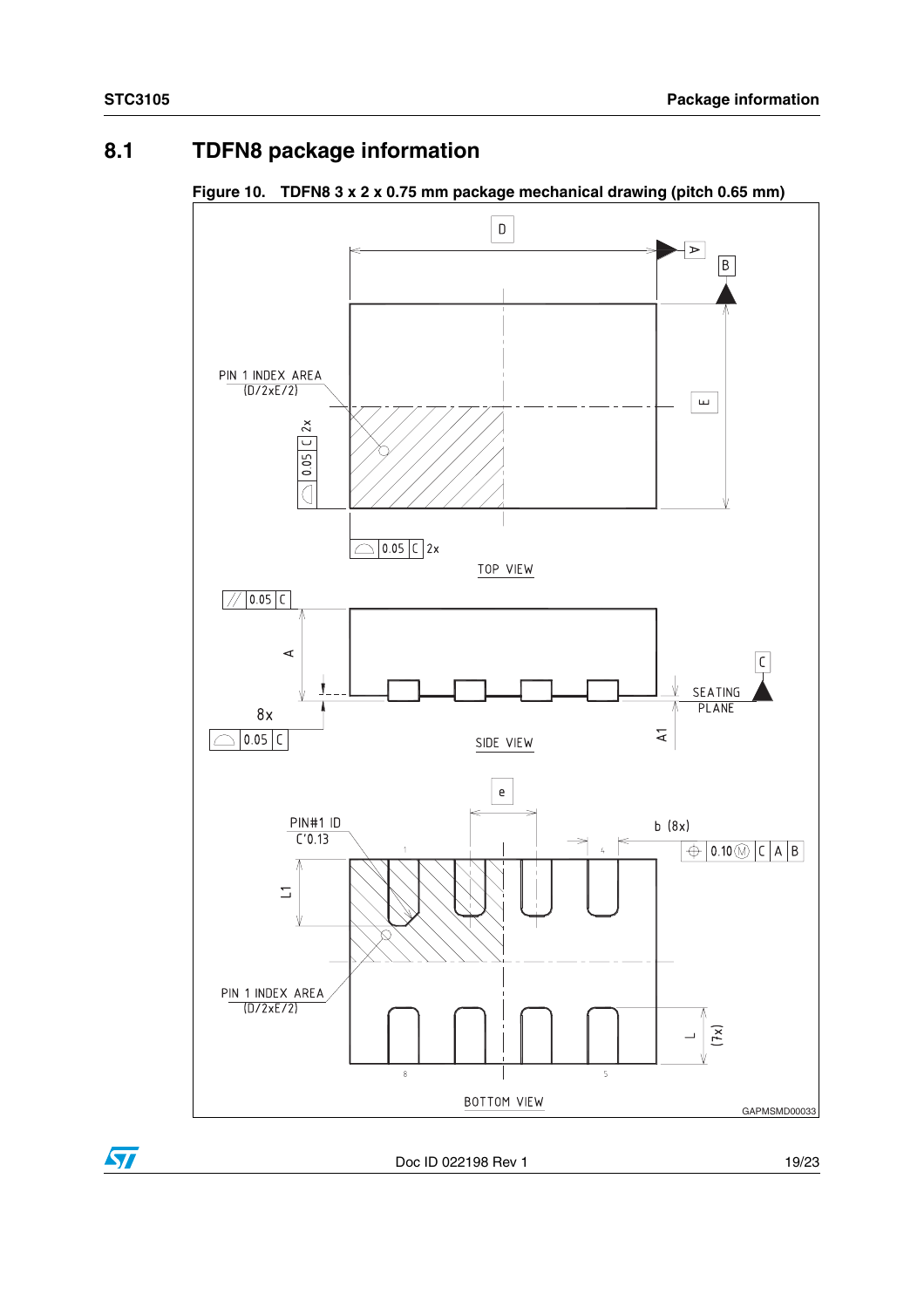|      |                   | r                  |      |               | Æ     |       |  |  |  |  |
|------|-------------------|--------------------|------|---------------|-------|-------|--|--|--|--|
|      | <b>Dimensions</b> |                    |      |               |       |       |  |  |  |  |
| Ref. |                   | <b>Millimeters</b> |      | <b>Inches</b> |       |       |  |  |  |  |
|      | Min.              | Typ.               | Max. | Min.          | Typ.  | Max.  |  |  |  |  |
| A    | 0.70              | 0.75               | 0.80 | 0.028         | 0.030 | 0.031 |  |  |  |  |
| A1   | 0.00              | 0.02               | 0.05 | 0.000         | 0.000 | 0.002 |  |  |  |  |
| b    | 0.25              | 0.30               | 0.35 | 0.010         | 0.012 | 0.014 |  |  |  |  |
| D    | 2.90              | 3.00               | 3.10 | 0.114         | 0.118 | 0.122 |  |  |  |  |
| E    | 1.90              | 2.00               | 2.10 | 0.075         | 0.079 | 0.083 |  |  |  |  |
| e    |                   | 0.65               |      |               | 0.026 |       |  |  |  |  |
| L    | 0.45              | 0.55               | 0.65 | 0.018         | 0.022 | 0.026 |  |  |  |  |
| L1   | 0.55              | 0.65               | 0.75 | 0.022         | 0.026 | 0.030 |  |  |  |  |

Table 13. **TDFN8 3 x 2 x 0.75 mm package mechanical data (pitch 0.65 mm)** 

![](_page_19_Figure_4.jpeg)

![](_page_19_Figure_5.jpeg)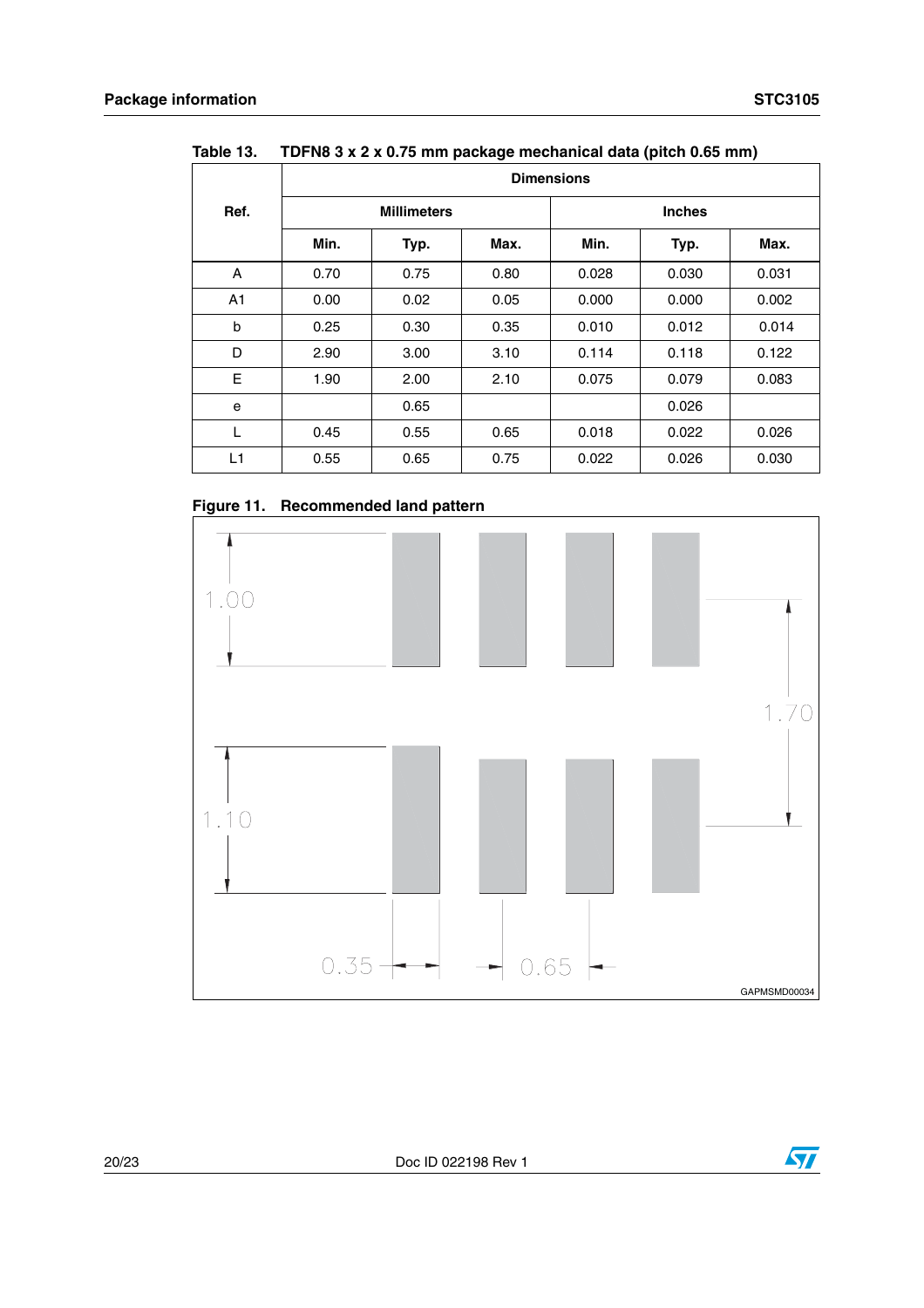# <span id="page-20-0"></span>**9 Ordering information**

#### **Table 14. Order codes**

| Part number | Temperature<br>range   | Package  | <b>Packing</b> | Marking |  |
|-------------|------------------------|----------|----------------|---------|--|
| STC3105IQT  | -40°C. $+85^{\circ}$ C | TDFN83x2 | Tape and reel  | O203    |  |

![](_page_20_Picture_5.jpeg)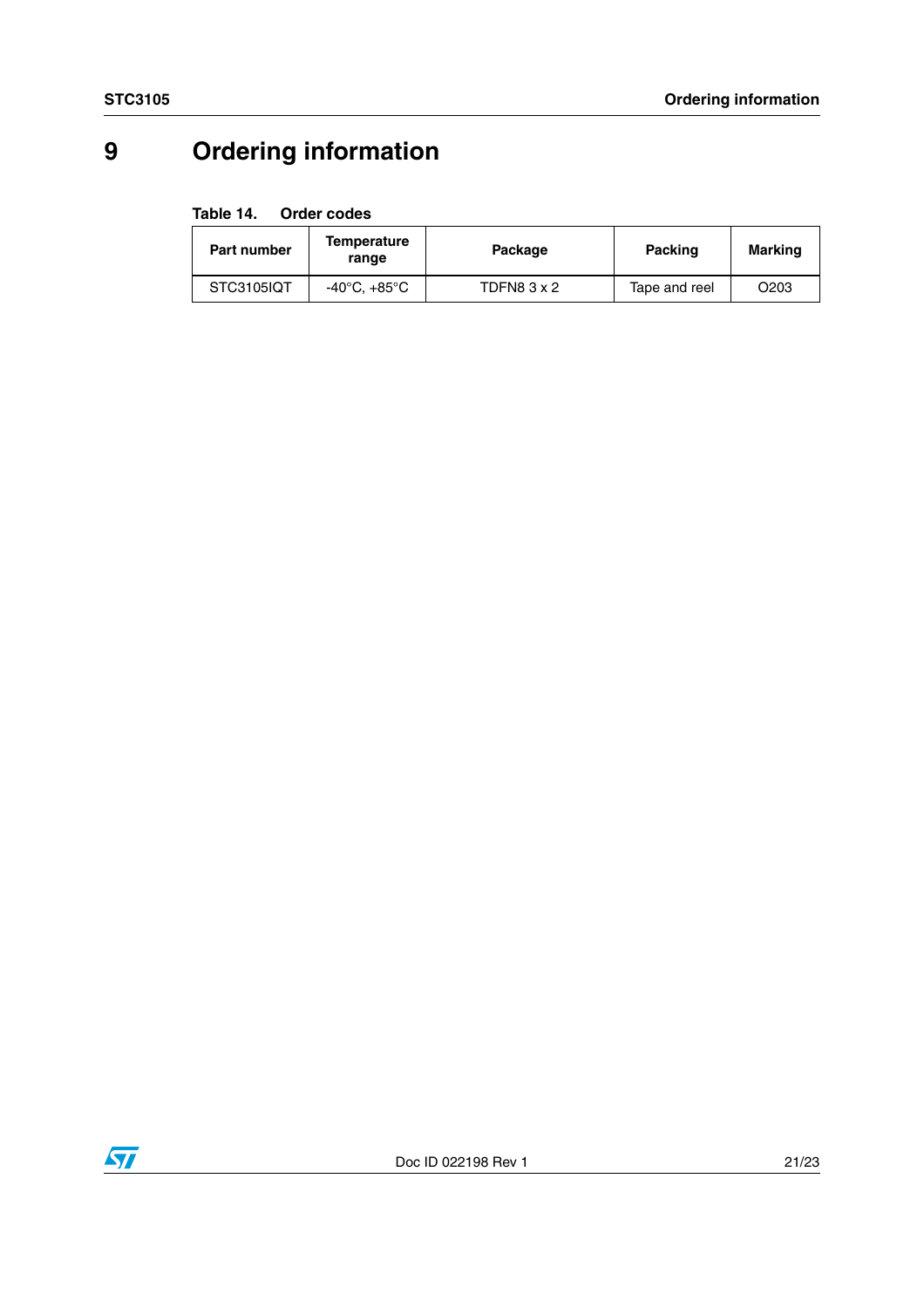# <span id="page-21-0"></span>**10 Revision history**

#### Table 15. **Document revision history**

| Date        | <b>Revision</b> | <b>Changes</b> |
|-------------|-----------------|----------------|
| 07-Sep-2011 |                 | First release. |

![](_page_21_Picture_7.jpeg)